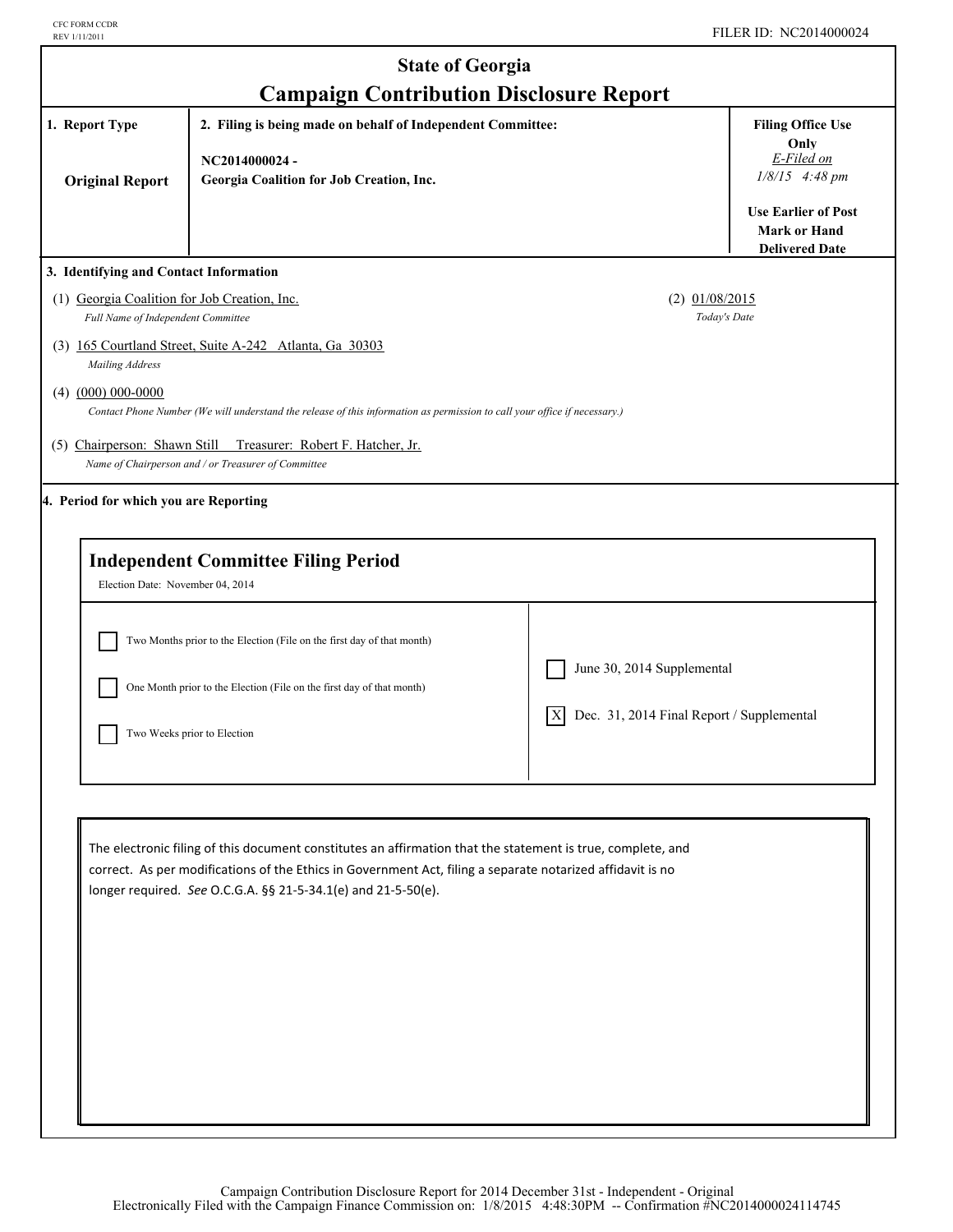# **State of Georgia Campaign Contribution Disclosure Report**

## **Summary Report**

#### **CONTRIBUTIONS RECEIVED**

| $\mathbf{1}$       | I Have:<br>No contributions to report.                                                                                                                                                                                                       | In-Kind<br><b>Estimated Value</b> | <b>Cash Amount</b> |  |
|--------------------|----------------------------------------------------------------------------------------------------------------------------------------------------------------------------------------------------------------------------------------------|-----------------------------------|--------------------|--|
| $\boldsymbol{2}$   | Total contributions previously reported.                                                                                                                                                                                                     | \$0.00                            | \$448,681.38       |  |
| $\mathfrak{Z}$     | Total amount of all itemized contributions received in this reporting period which are<br>listed on the "Itemized Contributions" page.                                                                                                       | \$0.00                            | \$0.00             |  |
| 3a                 | All loans received this reporting period.                                                                                                                                                                                                    |                                   | \$0.00             |  |
| 3 <sub>b</sub>     | Interest earned on campaign account this reporting period.                                                                                                                                                                                   |                                   | \$0.00             |  |
| 3c                 | Total amount of investments sold this reporting period.                                                                                                                                                                                      |                                   | \$0.00             |  |
| 3d                 | Total amount of cash dividends and interest paid out this reporting period.                                                                                                                                                                  |                                   | \$0.00             |  |
| 4                  | Total amount of all separate contributions of \$100.00 or less received in this reporting<br>period and not listed on the "Itemized Contributions" page.<br>"Common Source" contributions must be aggregated on the "Itemized Contributions" | \$0.00                            | \$0.00             |  |
| 5                  | Total contributions reported this reporting period.<br>$(Line 3 + 3a + 3b + 3c + 3d + 4)$                                                                                                                                                    | \$0.00                            | \$0.00             |  |
| 6                  | Total contributions to date.<br>$(Line 2 + 5)$                                                                                                                                                                                               | \$0.00                            | \$448,681.38       |  |
|                    | <b>EXPENDITURES MADE</b>                                                                                                                                                                                                                     |                                   |                    |  |
| $\tau$             | I Have:<br>No expenditures to report.                                                                                                                                                                                                        | In-Kind<br><b>Estimated Value</b> | <b>Cash Amount</b> |  |
| 8                  | Total expenditures made and reported prior to this reporting period.                                                                                                                                                                         | \$0.00                            | \$358,143.25       |  |
| 9                  | Total amount of all itemized expenditures made in this reporting period which are listed<br>on the "Itemized Expenditures" page.                                                                                                             | \$0.00                            | \$0.00             |  |
| 10                 | Total amount of all separate expenditures of \$100.00 or less that were made<br>in this reporting period and not listed on the "Itemized Expenditures" page.                                                                                 | \$0.00                            | \$0.00             |  |
| 11                 | Total expenditures reported this reporting period.<br>$(Line 9 + 10)$                                                                                                                                                                        | \$0.00                            | \$0.00             |  |
| 12                 | Total expenditures to date.<br>(Line $8 + 11$ )                                                                                                                                                                                              | \$0.00                            | \$358,143.25       |  |
| <b>INVESTMENTS</b> |                                                                                                                                                                                                                                              |                                   |                    |  |
| 13                 | Amount of investments at the beginning of this reporting period.                                                                                                                                                                             |                                   | \$0.00             |  |
| 14                 | Total amount of investments at the close of this reporting period.                                                                                                                                                                           |                                   | \$0.00             |  |
| 15                 | Net Balance On Hand.<br>(Line $6 - 12 + 14$ )                                                                                                                                                                                                |                                   | \$90,538.13        |  |